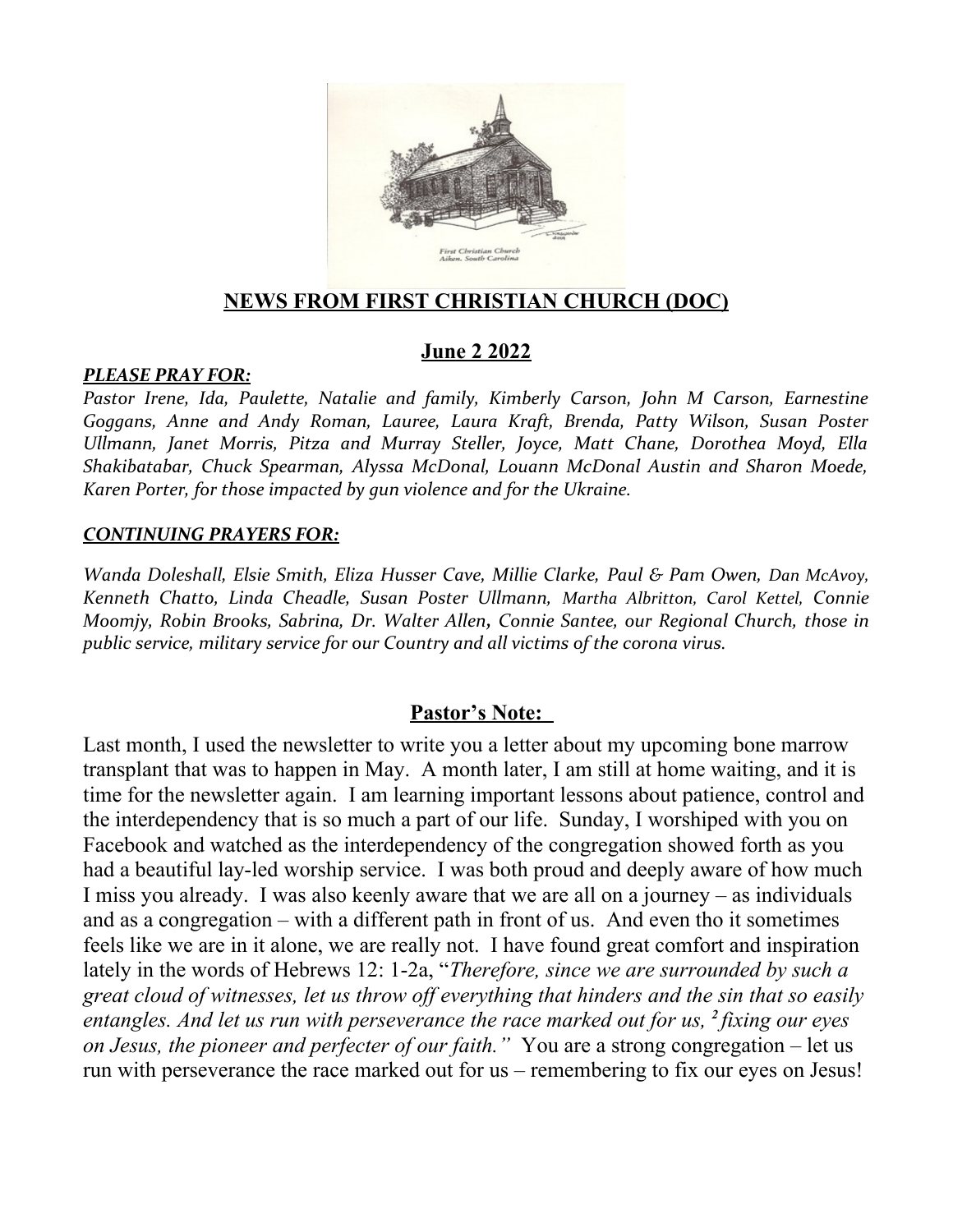Mailing address for Pastor Irene while in hospital:

name/room number MUSC/Ashley River Tower 7West P.O. Box 250316 Charleston, SC 29425

Mailing address after June 26:

8 Kracke Street Apartment A Charleston, SC 29043



## **JOURNEY OF A 1,000 STEPS**

Congratulations to Emma Grace Maroni on her high school graduation. And a warm farewell to Natalie Lawrence and travel mercies for her journey to the Island of Cyprus.

## **DWF**

April- Boys and Girl's Club

May- Annual Ladies Tea, May  $7<sup>th</sup>$  2 to 4 pm and Christ Central

June- Fathers' Day gifts and Dessert Auction

(\$ from Auction goes to Habitat for Humanity)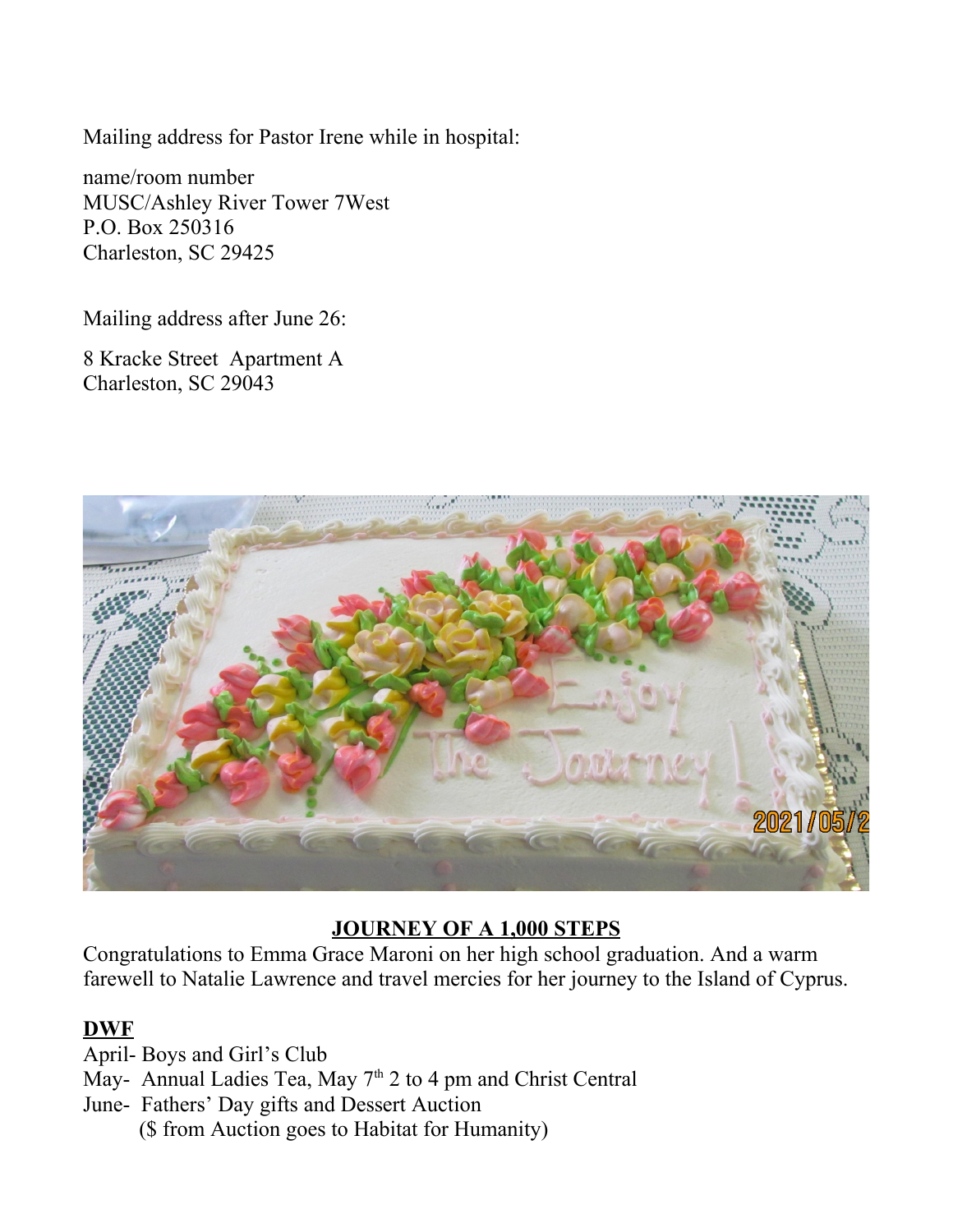### **PENTECOST SPECIAL OFFERING JUNE 5, 202**2

On Sunday, June 5, 2022, we will be collecting the Disciple Mission Fund's Pentecost Offering. The theme for this offering is "Turning Struggle into Steadfastness." This Pentecost Offering "supports Disciples new church development. Planning, nurturing and sustaining new congregation is part of the Disciples' vision...Gifts for this offering are divided equally between the region in which they're given and the New Church Ministry."

Please prayerfully consider your participation in this offering. Thank you.

## **REGIONAL EVENT**

To show how much the South Carolina Region loves, appreciates, and misses you, we have planned a Regional Family Fun Day. This day will be filled with Faith, Family, Fellowship, Food and **FUN**! Here is what we need from you. You must **REGISTER** on or before July 1, 2022. Come and enjoy a fun-filled day we have set up just for you. All ages are welcome!

This event will take place on July 16, 2022, 10am -1pm at Colleton Park, 280 Recreation Ln, Walterboro, SC 29488. There is no fee for this event, however, T-shirts will be available for purchase. If you desire to order a T-shirt, please send size(s) and amount due by June 16, 2022.

We thank God for you and your ministry. We are looking forward to seeing you there.

Please know that we recommend wearing your mask and we will have sanitation stations set up to prevent the spread of COVID-19.

Planning Committee:Rev. Jemal Cobb, Elder Gwen Walker, Elder Mary Reese and Sis. Meka Pryor

# **WORD OF THANKS**

Buzzy for the mulch in the garden Caroline for all her hard work on the parking lot The DWF for the Ladies Tea Scott for repairing the ramp June for extra work as Worship chair Charlotte for bringing oil from Israel Caroline for the cake, tea, lemonade, plates and napkins Paul for Carry In Paulette for inscribing the Bible beautifully Elders for filling in